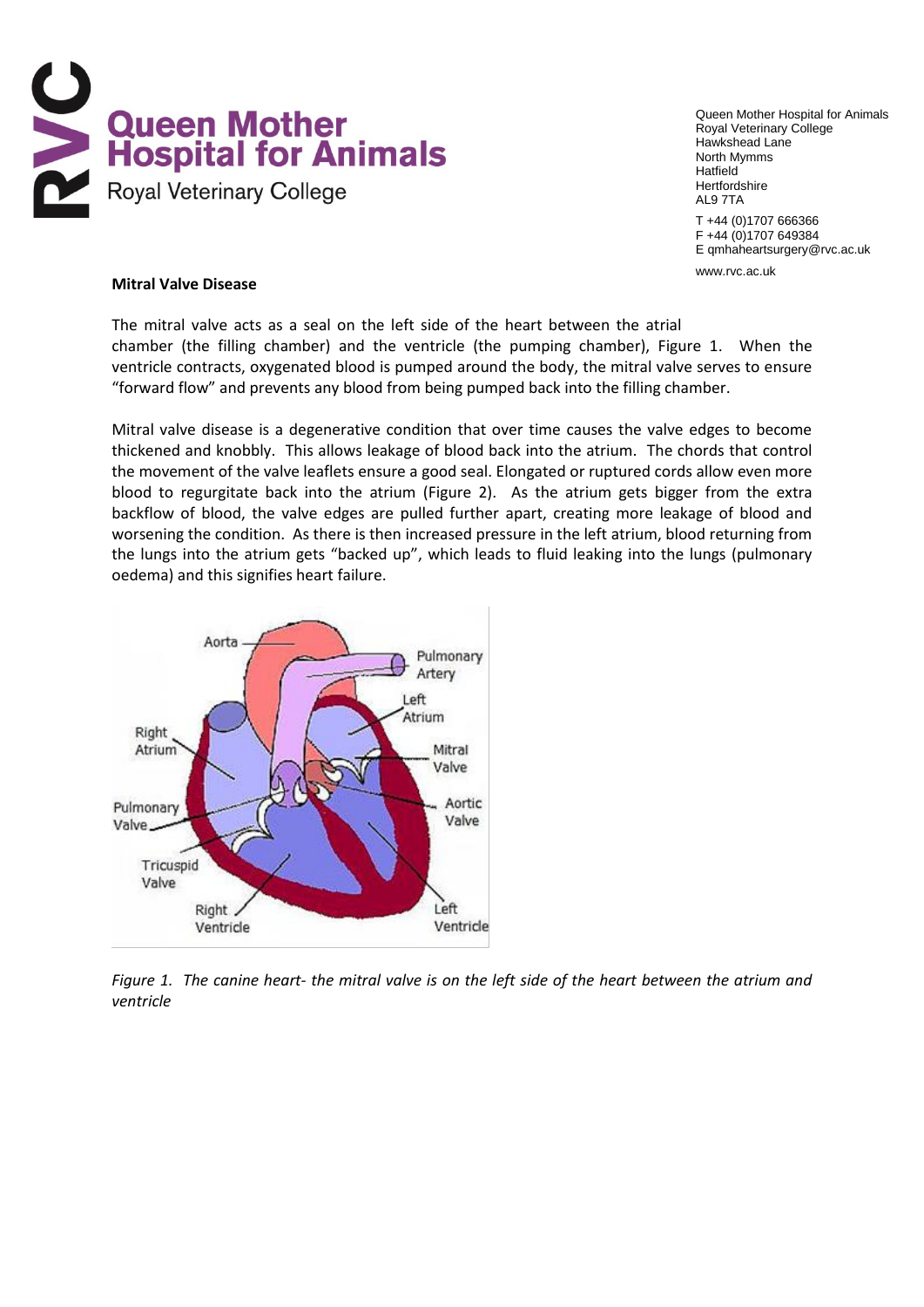

*Figure 2. A diagram depicting rupture of the chords in mitral valve disease that usually tether the valve edges in place* 

## **Medical Management**

Medical therapy consists of using a drug called Pimobendan, typically before heart failure has developed. This has been shown to delay the onset of heart failure in affected dogs as well as prolonging the life expectancy of dogs that have had episode(s) of heart failure.

Once an episode of congestive heart failure (fluid on the lungs) has occurred, a diuretic drug such as Frusemide, Torasemide and / or Spironolactone, are given, to help remove the fluid from the lungs.

Other medication such as Benazepril are usually also prescribed at various points during the disease, which amongst other things, helps to prevent an increase in blood pressure.

Unfortunately, medical therapy can only slow the progression of the disease, and the condition will continue to worsen over time. Once an episode of heart failure has occurred (termed ACVIM stage C of disease), dogs may live around 9-12 months on average, though this can be longer (or shorter) depending on a variety of factors.

#### **Surgical Treatment**

The aim of surgery is to reduce the volume of leakage through the valve, which will also enable the heart to remodel, and allow the left atrium to shrink back down to a more normal size. To achieve this, a valve repair is performed. This consists of replacing any ruptured or stretched chords with artificial chords made from GoreTex (Figure 3). A purse-string suture is also placed around the valve annulus to draw it back down to a smaller size (Figure 4). These two steps combined improve the contact between the valve leaflet edges, reducing the leakage that can occur. This repair is unlikely to make the valve "perfect", so some valve leakage is still expected but, in most instances, this is a much smaller leak than the dog had previously. To perform the surgery, the heart must be stopped, and a heart-lung machine is used to remove blood from the body, provide it with oxygen and return it back to the body.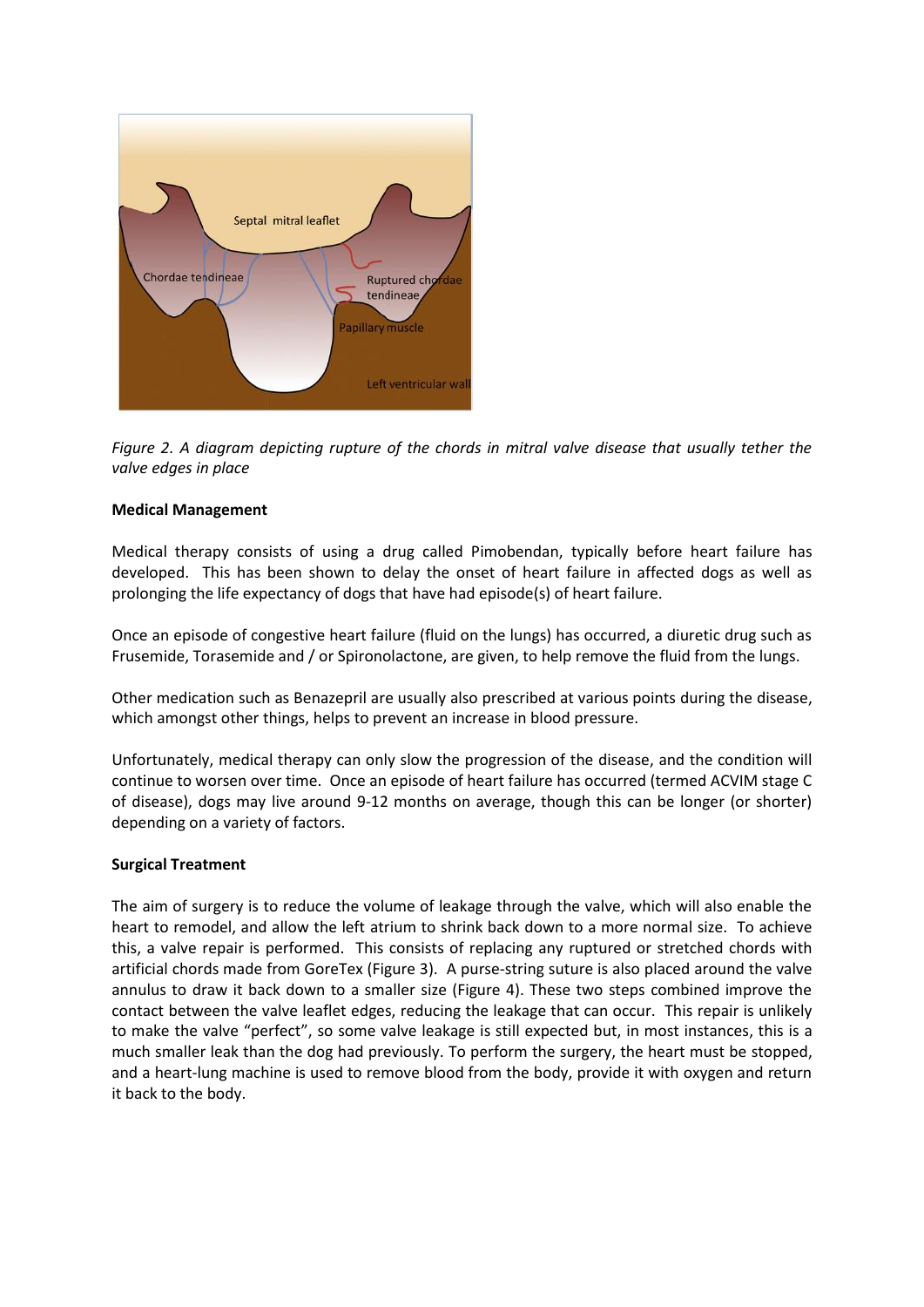

*Figure 3. Replacement of ruptured/elongated chords with aritifical ones*



*Figure 4. Placement of a purse-string suture around the valve annulus to make this portion smaller, enabling the valve edges to form a better seal*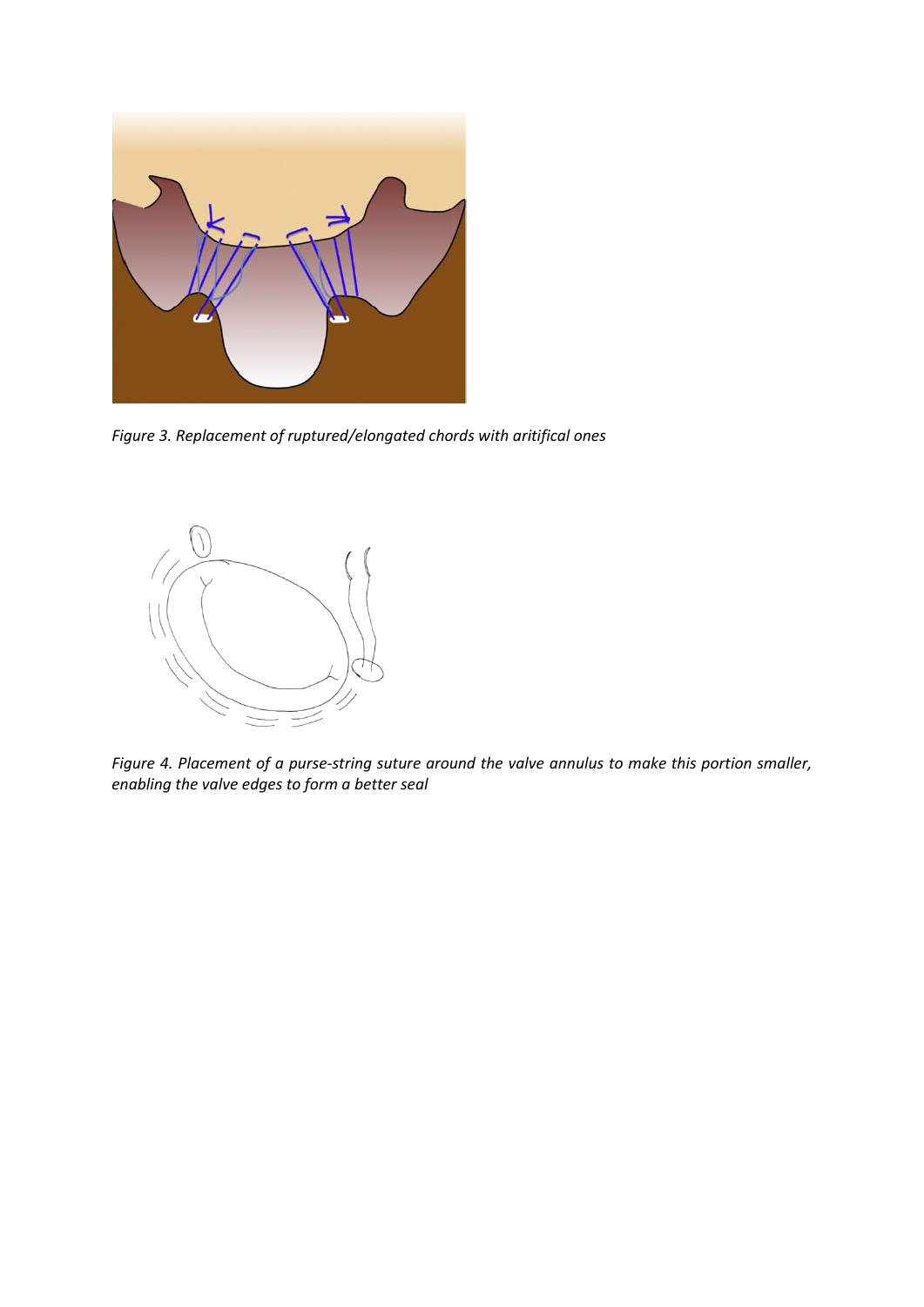## **Surgical candidates**

There are several criteria that are used to assess if your dog could be a good candidate for surgery, such as age, concurrent disease/s and heart ultrasound findings. Typically, we will recommend surgery for dogs in advanced Stage-B2 and Stage-C. Dog's that have progressed into Stage-D are also surgical candidates, though their chance of survival is lower because their heart muscle is weaker.

The percentage chance of a successful surgical outcome for dogs in advanced Stage-B2 and Stage-C is in excess of 87%. The percentage chance of successful outcome for dogs in Stage-D is closer to 50% currently. These odds are improving over time as the team develops greater experience with repair techniques and cardiopulmonary bypass.

# **Hospital visits**

# **If you already have a cardiologist:**

If you have already seen a cardiologist closer to your home, then they will have sent all the requested information to us for inclusion in our case discussion rounds. You will have already been informed that your dog is a suitable candidate. The pre-operative consultation will be on the Wednesday or Thursday prior to surgery and you will meet the heart surgery team including a cardiologist, surgeon(s) and one of the programme coordinators who will discuss the details of your dog's condition and the surgery with you further. This appointment can take 1-2 hours and is included in your surgery package price.

# **If you have not seen a cardiologist before (UK cases only)**

The first visit to the hospital usually involves performing a 3D/4D heart ultrasound and some blood tests (if not recently performed). You will meet the heart surgery team including the cardiologist, surgeon(s) and one of the programme coordinators who will discuss the details of your dog's condition and the surgery with you further. This visit usually takes a few hours in total and costs approximately £800 - £1300 depending on whether blood tests and x-rays are needed.

Two weeks prior to surgery repeat blood work and a urine sample are needed to check for any signs of a bladder infection and to make sure the liver and kidney values are normal. This can be performed either with us or at your local vets.

Surgeries are performed on a Monday with the option to bring in your dog on the Sunday afternoon to be admitted, or at 07:00 the morning of surgery if you stay locally. You will be advised which medications must be stopped or continued prior to surgery. Fortekor (Benazepril) type medications are stopped two days prior to surgery and the last Vetmedin (Pimobendan) dose is given first thing in the morning of the surgery. Another medication, Sildenafil, will also be given on the morning of the surgery and we will provide this for you. If your dog stays with you the night before admission, you can give this additional medication along with the Pimobendan. Any joint supplements including Cod Liver Oil should be stopped at least one week prior to surgery.

Dogs are typically discharged from the hospital on day 8 - 10 after surgery, providing they have recovered well. In the first 10 days, patients are closely monitored, undergo repeat heart ultrasounds every 2-3 days and all medications such as anticoagulant drugs are given; initially in injectable form but ultimately in tablet form. You can visit daily during this time (other than the day of surgery) if you would like to.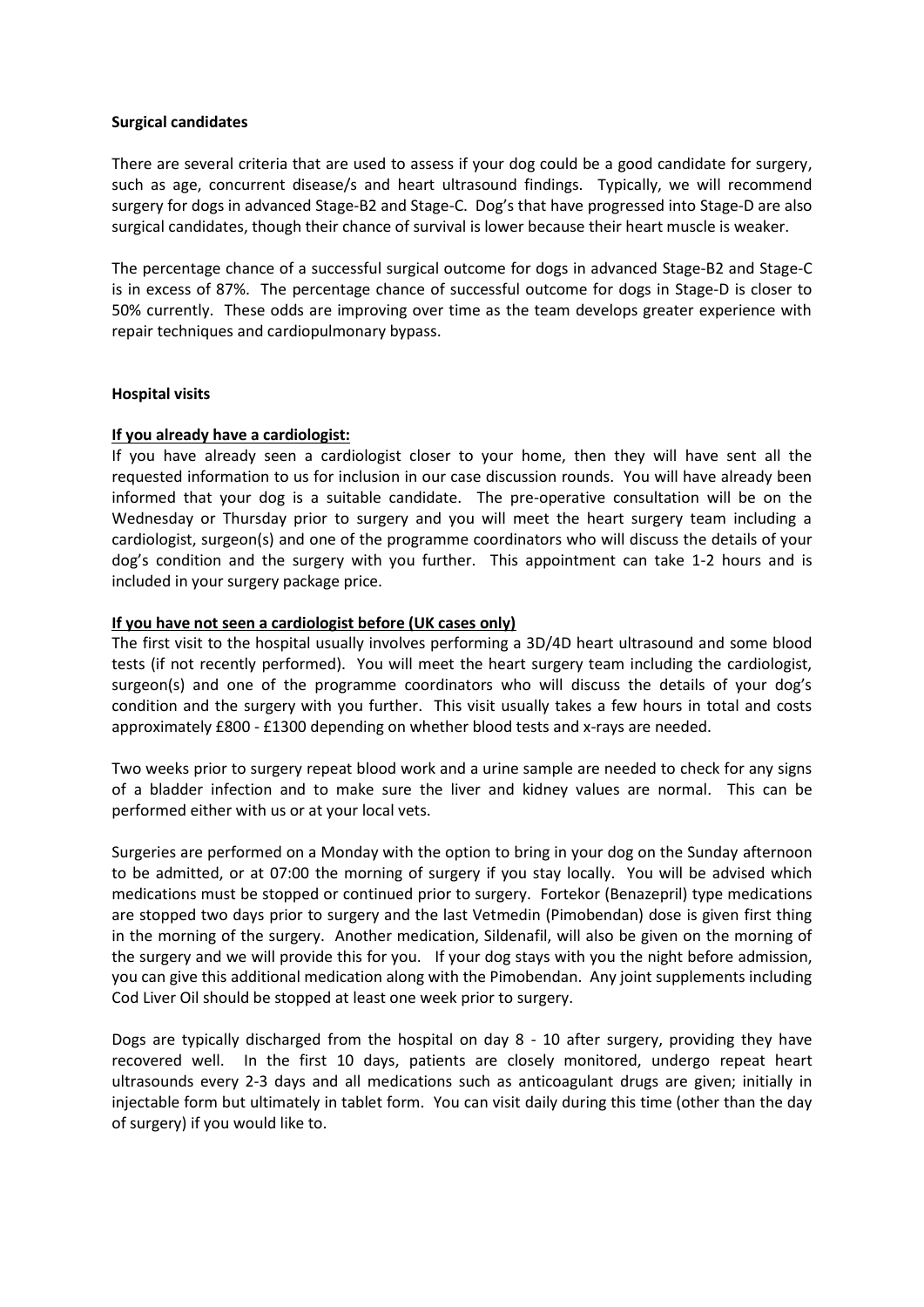Follow up visits are performed at 1, 3 and 6-months, then annually after surgery, providing your dog continues to do well. The cost of these visits varies depending on what needs to be performed but is usually £500 - £800. After the first visit, if your dog is doing well, follow up visits can be performed with your previous cardiologist if you preferred.

# **After care**

In a straightforward recovery, dogs are typically able to sit up, walk around and eat the day following surgery. They are given injectable pain relief for the first 3-4 days to keep them comfortable. At home, they must be restricted to lead walks for the first 12-weeks, with further activity restrictions advised at your follow up visit. Patient's go home with one or two types of anticoagulant drugs that are needed for the first 3-months after surgery to help prevent blood clots forming. They will also remain on Pimobendan until their heart size is normal and sometimes they will remain on this medicine for life. Diuretic medications are usually no longer required.

More information as to what to expect as an owner of a pet having open heart surgery is sent to you once a surgical date is offered. This includes pre and post-operative instructions in more detail.

## **Potential risks**

There are three main hurdles to overcome during the heart surgery process. The first hurdle is waking up from surgery and risks include failure of the heart to restart, bleeding, lung / kidney / gastrointestinal complications associate with the process of cardiopulmonary bypass. Heart rhythm abnormalities are also a risk in the short and longer term, though usually these can be managed with medication. The second hurdle is the first night following surgery whilst the body is recovering from the insult of cardiopulmonary bypass and is adapting to the valve repair. Blood clots are a risk in the short and medium term during the period when the artificial chords and sutures are becoming coated with the body's own tissue. Thus, the third hurdle is assessing the repair in the medium term to analyse how well the valve is functioning and to ensure no clots or infections are forming on it. Depending on your dog's age at the time of surgery, and severity of heart disease, it is possible that further heart medications may be needed again in the future.

If successful, dogs undergoing valve repair should live a longer and improved quality of life than they otherwise would have been without surgical intervention.

The cost is currently £17,500. This is a package price that includes a 7-10 day stay in the hospital and all the normal post-operative care within that period of hospitalisation. Once the patient has been discharged from the hospital any further treatment is not included within the package price. All follow up visits, echo scans and any treatment required (including medication) is not included.

The decision to perform heart surgery on your pet is not a decision to be taken lightly and we would ask that you take some time to consider how you would like to proceed.

If you have any questions during or after this time you can email [qmhaheartsurgery@rvc.ac.uk](mailto:qmhaheartsurgery@rvc.ac.uk) and a member of the heart surgery team will respond within 48 hours.